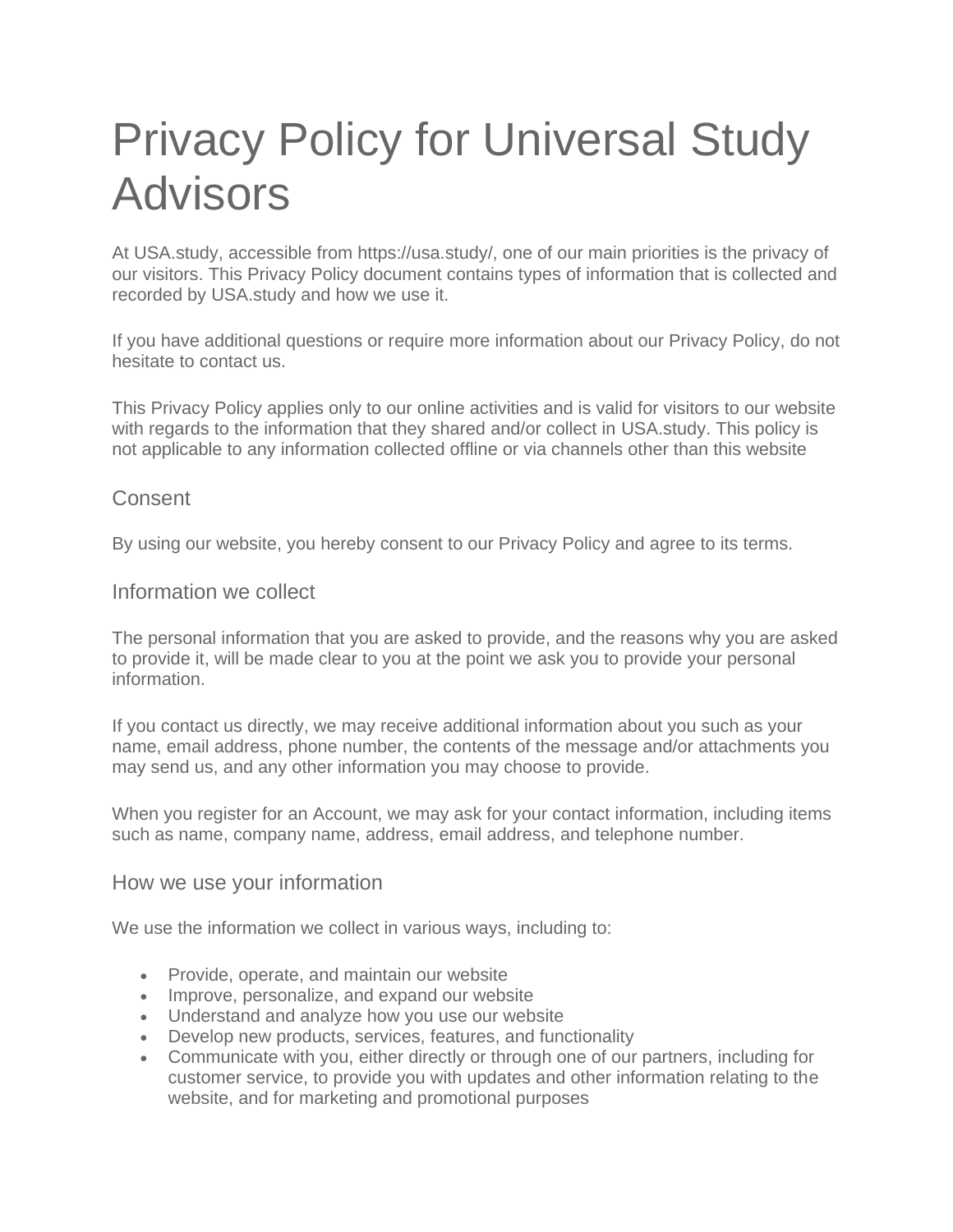- Send you emails
- Find and prevent fraud

## Log Files

USA.study follows a standard procedure of using log files. These files log visitors when they visit websites. All hosting companies do this and a part of hosting services' analytics. The information collected by log files include internet protocol (IP) addresses, browser type, Internet Service Provider (ISP), date and time stamp, referring/exit pages, and possibly the number of clicks. These are not linked to any information that is personally identifiable. The purpose of the information is for analyzing trends, administering the site, tracking users' movement on the website, and gathering demographic information.

# Google DoubleClick DART Cookie

Google is one of a third-party vendor on our site. It also uses cookies, known as DART cookies, to serve ads to our site visitors based upon their visit to www.website.com and other sites on the internet. However, visitors may choose to decline the use of DART cookies by visiting the Google ad and content network Privacy Policy at the following URL – <https://policies.google.com/technologies/ads>

# Our Advertising Partners

Some of advertisers on our site may use cookies and web beacons. Our advertising partners are listed below. Each of our advertising partners has their own Privacy Policy for their policies on user data. For easier access, we hyperlinked to their Privacy Policies below.

• Google

<https://policies.google.com/technologies/ads>

## Advertising Partners Privacy Policies

You may consult this list to find the Privacy Policy for each of the advertising partners of USA.study.

Third-party ad servers or ad networks uses technologies like cookies, JavaScript, or Web Beacons that are used in their respective advertisements and links that appear on USA.study, which are sent directly to users' browser. They automatically receive your IP address when this occurs. These technologies are used to measure the effectiveness of their advertising campaigns and/or to personalize the advertising content that you see on websites that you visit.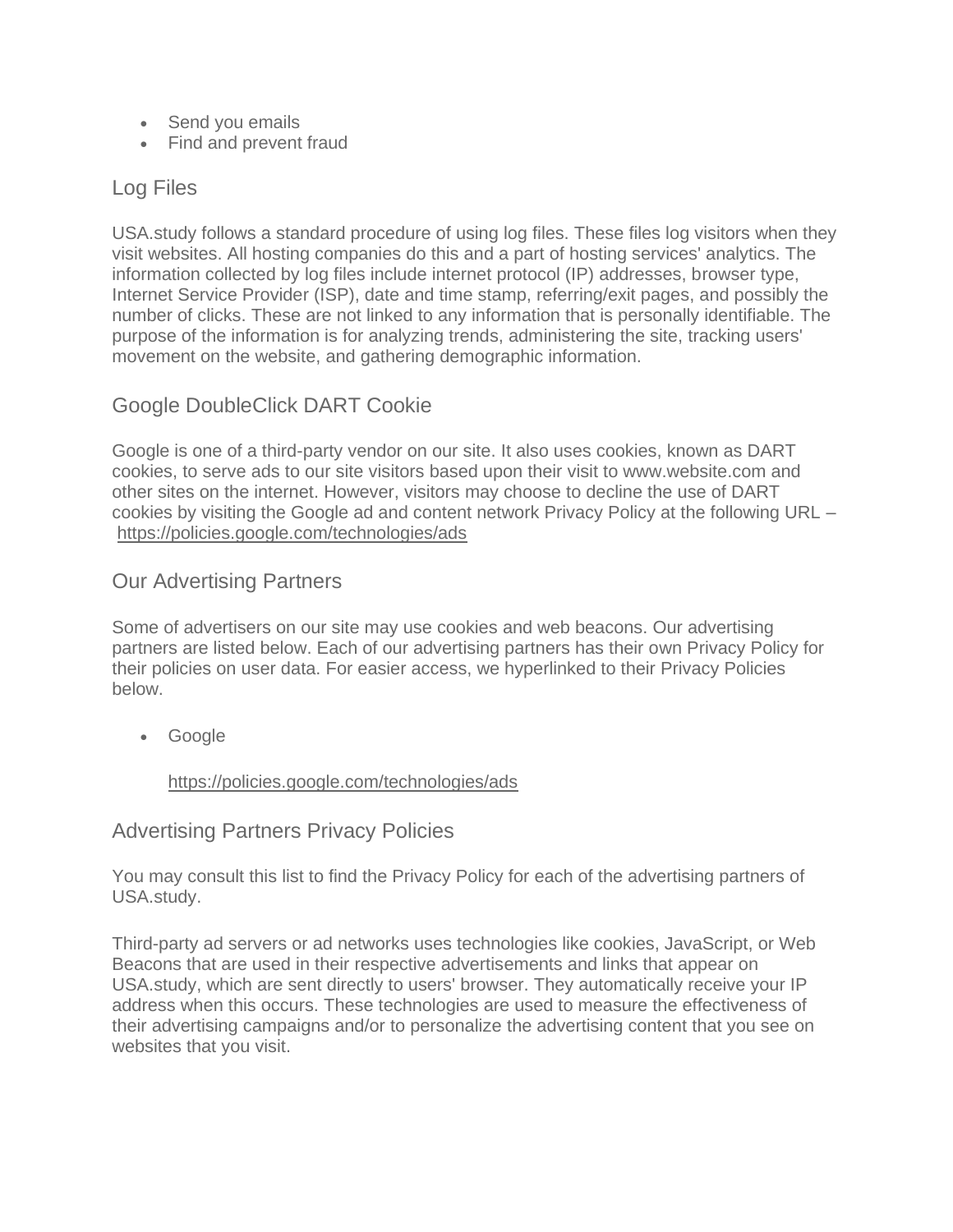Note that USA.study has no access to or control over these cookies that are used by thirdparty advertisers.

Third Party Privacy Policies

USA.study's Privacy Policy does not apply to other advertisers or websites. Thus, we are advising you to consult the respective Privacy Policies of these third-party ad servers for more detailed information. It may include their practices and instructions about how to optout of certain options.

You can choose to disable cookies through your individual browser options. To know more detailed information about cookie management with specific web browsers, it can be found at the browsers' respective websites.

CCPA Privacy Rights (Do Not Sell My Personal Information)

Under the CCPA, among other rights, California consumers have the right to:

Request that a business that collects a consumer's personal data disclose the categories and specific pieces of personal data that a business has collected about consumers.

Request that a business delete any personal data about the consumer that a business has collected.

Request that a business that sells a consumer's personal data, not sell the consumer's personal data.

If you make a request, we have one month to respond to you. If you would like to exercise any of these rights, please contact us.

GDPR Data Protection Rights

We would like to make sure you are fully aware of all of your data protection rights. Every user is entitled to the following:

The right to access – You have the right to request copies of your personal data. We may charge you a small fee for this service.

The right to rectification – You have the right to request that we correct any information you believe is inaccurate. You also have the right to request that we complete the information you believe is incomplete.

The right to erasure – You have the right to request that we erase your personal data, under certain conditions.